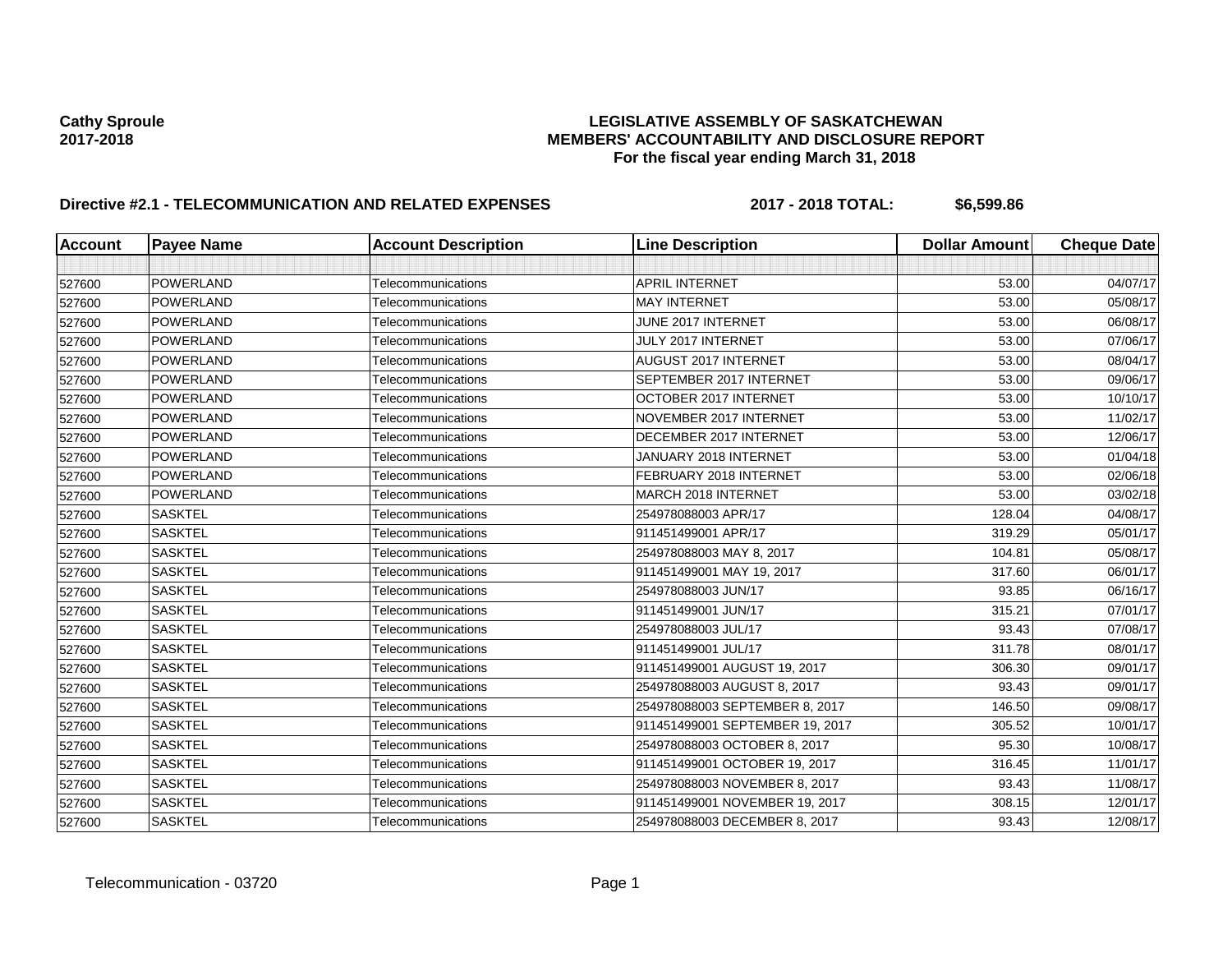# Cathy Sproule<br>LEGISLATIVE ASSEMBLY OF SASKATCHEWAN<br>MEMBERS' ACCOUNTABILITY AND DISCLOSURE REF **2017-2018 MEMBERS' ACCOUNTABILITY AND DISCLOSURE REPORT For the fiscal year ending March 31, 2018**

# **Directive #2.1 - TELECOMMUNICATION AND RELATED EXPENSES** 2017 - 2018 TOTAL: \$6,599.86

| <b>Account</b> | <b>Payee Name</b> | <b>Account Description</b> | <b>Line Description</b>         | <b>Dollar Amount</b> | <b>Cheque Date</b> |
|----------------|-------------------|----------------------------|---------------------------------|----------------------|--------------------|
|                |                   |                            |                                 |                      |                    |
| 527600         | <b>SASKTEL</b>    | Telecommunications         | 911451499001 DECEMBER 19, 2017  | 351.24               | 01/01/18           |
| 527600         | <b>SASKTEL</b>    | Telecommunications         | 254978088003 JANUARY 8, 2018    | 94.11                | 01/08/18           |
| 527600         | <b>SASKTEL</b>    | Telecommunications         | 911451499001 JANUARY 19, 2018   | 326.75               | 02/01/18           |
| 527600         | <b>SASKTEL</b>    | Telecommunications         | 254978088003 FEBRUARY 8, 2018   | 94.11                | 02/08/18           |
| 527600         | <b>SASKTEL</b>    | Telecommunications         | 911451499001 FEBRUARY 19, 2018  | 332.16               | 03/01/18           |
| 527600         | <b>SASKTEL</b>    | Telecommunications         | 254978088003 MARCH 8, 2018      | 94.11                | 03/08/18           |
| 527600         | <b>SASKTEL</b>    | Telecommunications         | 911451499001 MARCH 19, 2018     | 327.06               | 03/19/18           |
| 530600         | <b>SASKTEL</b>    | Placement - Tender Ads     | 911451499001 APR/17             | 75.15                | 05/01/17           |
| 530600         | <b>SASKTEL</b>    | Placement - Tender Ads     | 911451499001 MAY 19, 2017       | 75.15                | 06/01/17           |
| 530600         | <b>SASKTEL</b>    | Placement - Tender Ads     | 911451499001 JUN/17             | 75.15                | 07/01/17           |
| 530600         | SASKTEL           | Placement - Tender Ads     | 911451499001 JUL/17             | 75.15                | 08/01/17           |
| 530600         | <b>SASKTEL</b>    | Placement - Tender Ads     | 911451499001 AUGUST 19, 2017    | 75.15                | 09/01/17           |
| 530600         | <b>SASKTEL</b>    | Placement - Tender Ads     | 911451499001 SEPTEMBER 19, 2017 | 75.15                | 10/01/17           |
| 530600         | <b>SASKTEL</b>    | Placement - Tender Ads     | 911451499001 OCTOBER 19, 2017   | 75.15                | 11/01/17           |
| 530600         | <b>SASKTEL</b>    | Placement - Tender Ads     | 911451499001 NOVEMBER 19, 2017  | 75.15                | 12/01/17           |
| 530600         | <b>SASKTEL</b>    | Placement - Tender Ads     | 911451499001 DECEMBER 19, 2017  | 75.15                | 01/01/18           |
| 530600         | <b>SASKTEL</b>    | Placement - Tender Ads     | 911451499001 JANUARY 19, 2018   | 75.15                | 02/01/18           |
| 530600         | <b>SASKTEL</b>    | Placement - Tender Ads     | 911451499001 FEBRUARY 19, 2018  | 75.15                | 03/01/18           |
| 530600         | <b>SASKTEL</b>    | Placement - Tender Ads     | 911451499001 MARCH 19, 2018     | 75.15                | 03/19/18           |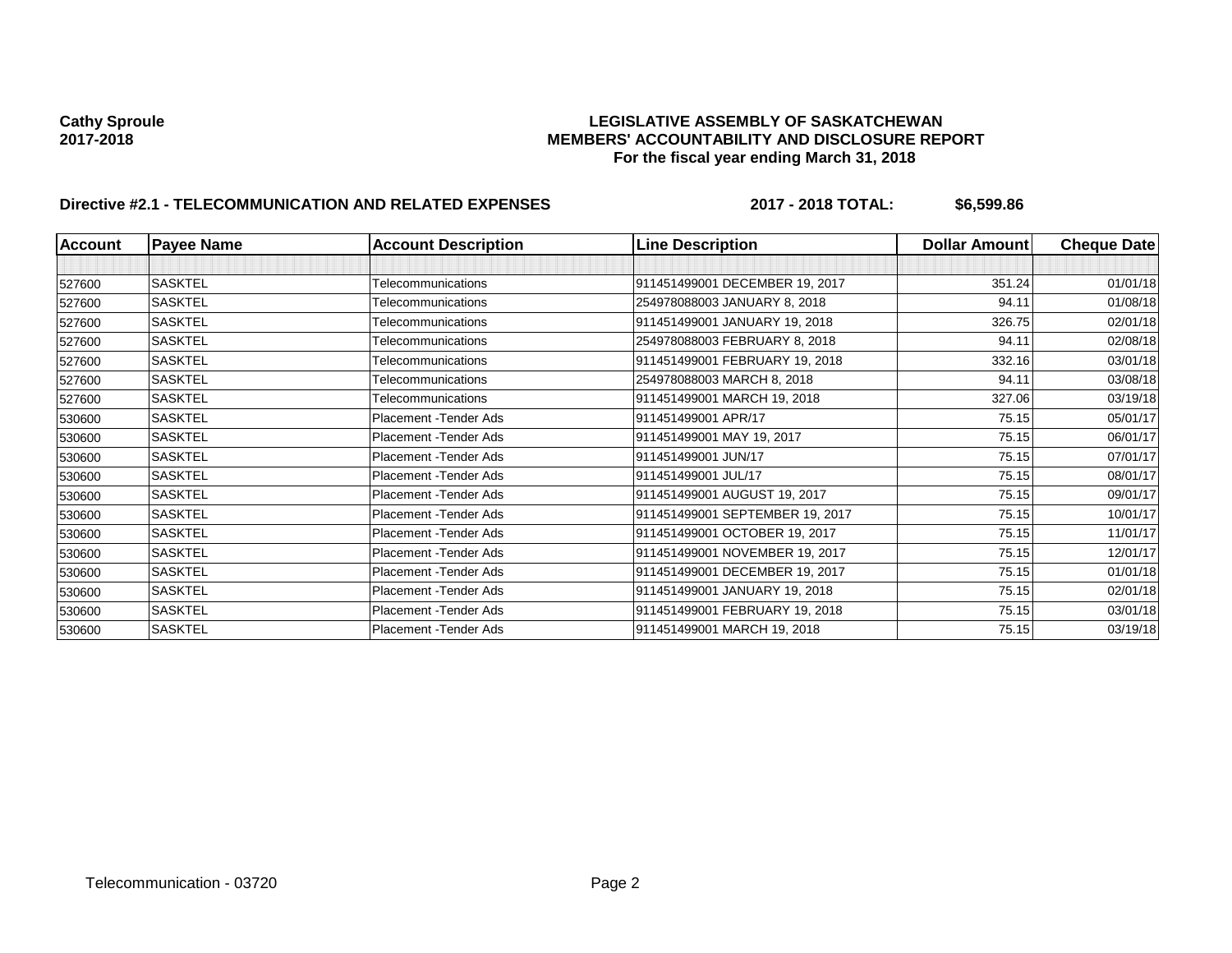## **LEGISLATIVE ASSEMBLY OF SASKATCHEWAN MEMBERS' ACCOUNTABILITY AND DISCLOSURE REPORT For the fiscal year ending March 31, 2018**

# **Directive #3.1 - MLA TRAVEL AND LIVING EXPENSES 2017 - 2018 TOTAL: \$30,944.28**

| Account | <b>Payee Name</b>     | <b>Account Description</b>  | <b>Line Description</b>                            | <b>Dollar Amount</b> | <b>Cheque Date</b> |
|---------|-----------------------|-----------------------------|----------------------------------------------------|----------------------|--------------------|
|         |                       |                             |                                                    |                      |                    |
| 541900  | MACGILLIVRAY, TROY A  | <b>Elected Rep - Travel</b> | <b>MLA MEAL</b>                                    | 11.63                | 05/25/17           |
| 541900  | SPROULE, CATHERINE A. | <b>Elected Rep - Travel</b> | APRIL REGINA ACCOMMODATION                         | 1,500.00             | 04/25/17           |
| 541900  | SPROULE, CATHERINE A. | <b>Elected Rep - Travel</b> | MLA TRAVEL: APR 21 - 27                            | 498.75               | 05/04/17           |
| 541900  | SPROULE, CATHERINE A. | <b>Elected Rep - Travel</b> | MLA TRAVEL; APR 1 - 30                             | 1,290.19             | 05/04/17           |
| 541900  | SPROULE, CATHERINE A. | <b>Elected Rep - Travel</b> | MLA TRAVEL MAY 1-18, 2017                          | 1,300.25             | 05/23/17           |
| 541900  | SPROULE, CATHERINE A. | <b>Elected Rep - Travel</b> | MAY 2017 MLA REGINA ACCOMMODATION                  | 1,550.00             | 05/26/17           |
| 541900  | SPROULE, CATHERINE A. | <b>Elected Rep - Travel</b> | MLA TRAVEL: MAY 23 - JUN 30                        | 919.43               | 06/12/17           |
| 541900  | SPROULE, CATHERINE A. | <b>Elected Rep - Travel</b> | JUNE 2017 MLA REGINA<br><b>ACCOMMODATIONS</b>      | 1,500.00             | 06/19/17           |
| 541900  | SPROULE, CATHERINE A. | <b>Elected Rep - Travel</b> | MLA TRAVEL; JUL 11                                 | 337.63               | 07/18/17           |
| 541900  | SPROULE, CATHERINE A. | <b>Elected Rep - Travel</b> | <b>JULY REGINA ACCOMMODATION</b>                   | 1.550.00             | 07/25/17           |
| 541900  | SPROULE, CATHERINE A. | <b>Elected Rep - Travel</b> | MLA TRAVEL; JUL 24                                 | 268.20               | 08/01/17           |
| 541900  | SPROULE, CATHERINE A. | <b>Elected Rep - Travel</b> | AUG. REGINA ACCOMMODATION                          | 1,550.00             | 08/24/17           |
| 541900  | SPROULE, CATHERINE A. | Elected Rep - Travel        | MLA TRAVEL SEPTEMBER 8 - 27, 2017                  | 646.07               | 10/02/17           |
| 541900  | SPROULE, CATHERINE A. | <b>Elected Rep - Travel</b> | SEPTEMBER 2017 MLA REGINA<br><b>ACCOMMODATIONS</b> | 1,500.00             | 10/02/17           |
| 541900  | SPROULE, CATHERINE A. | <b>Elected Rep - Travel</b> | OCTOBER 2017 MLA REGINA<br><b>ACCOMMODATIONS</b>   | 1,550.00             | 10/20/17           |
| 541900  | SPROULE, CATHERINE A. | <b>Elected Rep - Travel</b> | MLA TRAVEL OCTOBER 6 - 31, 2017                    | 1,149.80             | 11/01/17           |
| 541900  | SPROULE, CATHERINE A. | <b>Elected Rep - Travel</b> | NOVEMBER 2017 MLA REGINA<br><b>ACCOMMODATIONS</b>  | 1.500.00             | 11/24/17           |
| 541900  | SPROULE, CATHERINE A. | <b>Elected Rep - Travel</b> | MLA TRAVEL NOVEMBER 26 - 30, 2017                  | 495.40               | 12/01/17           |
| 541900  | SPROULE, CATHERINE A. | <b>Elected Rep - Travel</b> | MLA TRAVEL NOVEMBER 1 - 23, 2017                   | 1.662.90             | 12/01/17           |
| 541900  | SPROULE, CATHERINE A. | <b>Elected Rep - Travel</b> | MLA TRAVEL DECEMBER 3 - 13, 2017                   | 784.30               | 12/18/17           |
| 541900  | SPROULE, CATHERINE A. | <b>Elected Rep - Travel</b> | DECEMBER 2017 MLA REGINA<br><b>ACCOMMODATIONS</b>  | 1,550.00             | 12/20/17           |
| 541900  | SPROULE, CATHERINE A. | <b>Elected Rep - Travel</b> | MLA TRAVEL DECEMBER 20, 2017                       | 286.15               | 12/27/17           |
| 541900  | SPROULE, CATHERINE A. | <b>Elected Rep - Travel</b> | MLA TRAVEL JANUARY 10, 2018                        | 280.75               | 01/15/18           |
| 541900  | SPROULE, CATHERINE A. | Elected Rep - Travel        | JANUARY 2018 REGINA<br><b>ACCOMMODATIONS</b>       | 1,550.00             | 02/06/18           |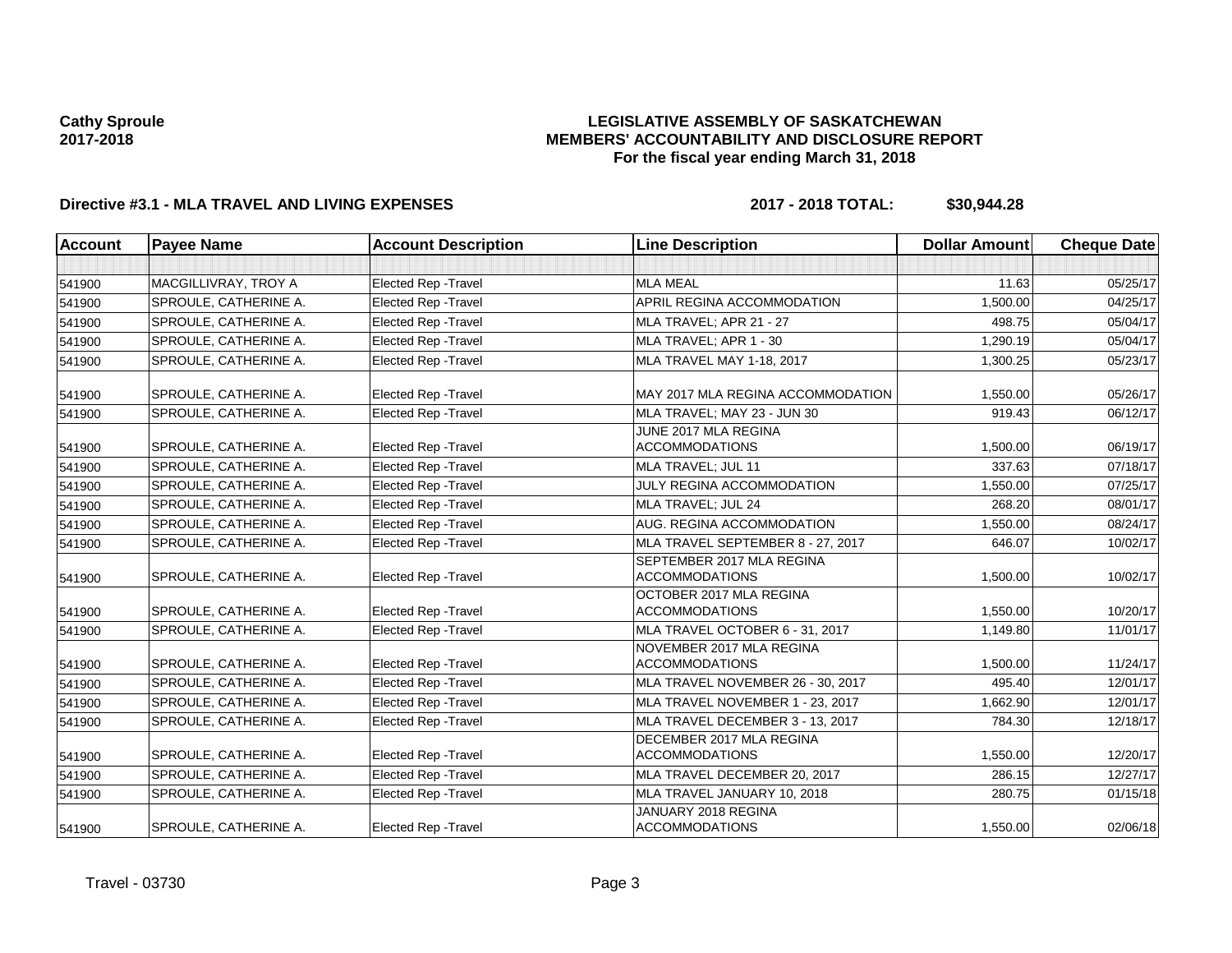## **LEGISLATIVE ASSEMBLY OF SASKATCHEWAN MEMBERS' ACCOUNTABILITY AND DISCLOSURE REPORT For the fiscal year ending March 31, 2018**

# **Directive #3.1 - MLA TRAVEL AND LIVING EXPENSES 2017 - 2018 TOTAL: \$30,944.28**

| <b>Account</b> | <b>Pavee Name</b>             | <b>Account Description</b> | <b>Line Description</b>          | <b>Dollar Amountl</b> | <b>Cheque Datel</b> |
|----------------|-------------------------------|----------------------------|----------------------------------|-----------------------|---------------------|
|                |                               |                            |                                  |                       |                     |
|                |                               |                            | FEBRUARY 2018 MLA REGINA         |                       |                     |
| 541900         | <b>SPROULE, CATHERINE A.</b>  | Elected Rep - Travel       | <b>ACCOMMODATIONS</b>            | 1.400.00              | 02/16/18            |
| 541900         | SPROULE, CATHERINE A.         | Elected Rep - Travel       | MLA TRAVEL FEBRUARY 5 - 20, 2018 | 717.55                | 03/05/18            |
|                |                               |                            | MARCH 2018 MLA REGINA            |                       |                     |
| 541900         | <b>SPROULE, CATHERINE A.</b>  | Elected Rep - Travel       | <b>ACCOMMODATIONS</b>            | 1.550.00              | 03/23/18            |
| 541900         | <b>SPROULE, CATHERINE A.</b>  | Elected Rep - Travel       | MLA TRAVEL MARCH 26 - 29, 2018   | 346.80                | 03/29/18            |
| 541900         | <b>ISPROULE, CATHERINE A.</b> | Elected Rep - Travel       | MLA TRAVEL MARCH 2 - 25, 2018    | 1.698.48              | 03/29/18            |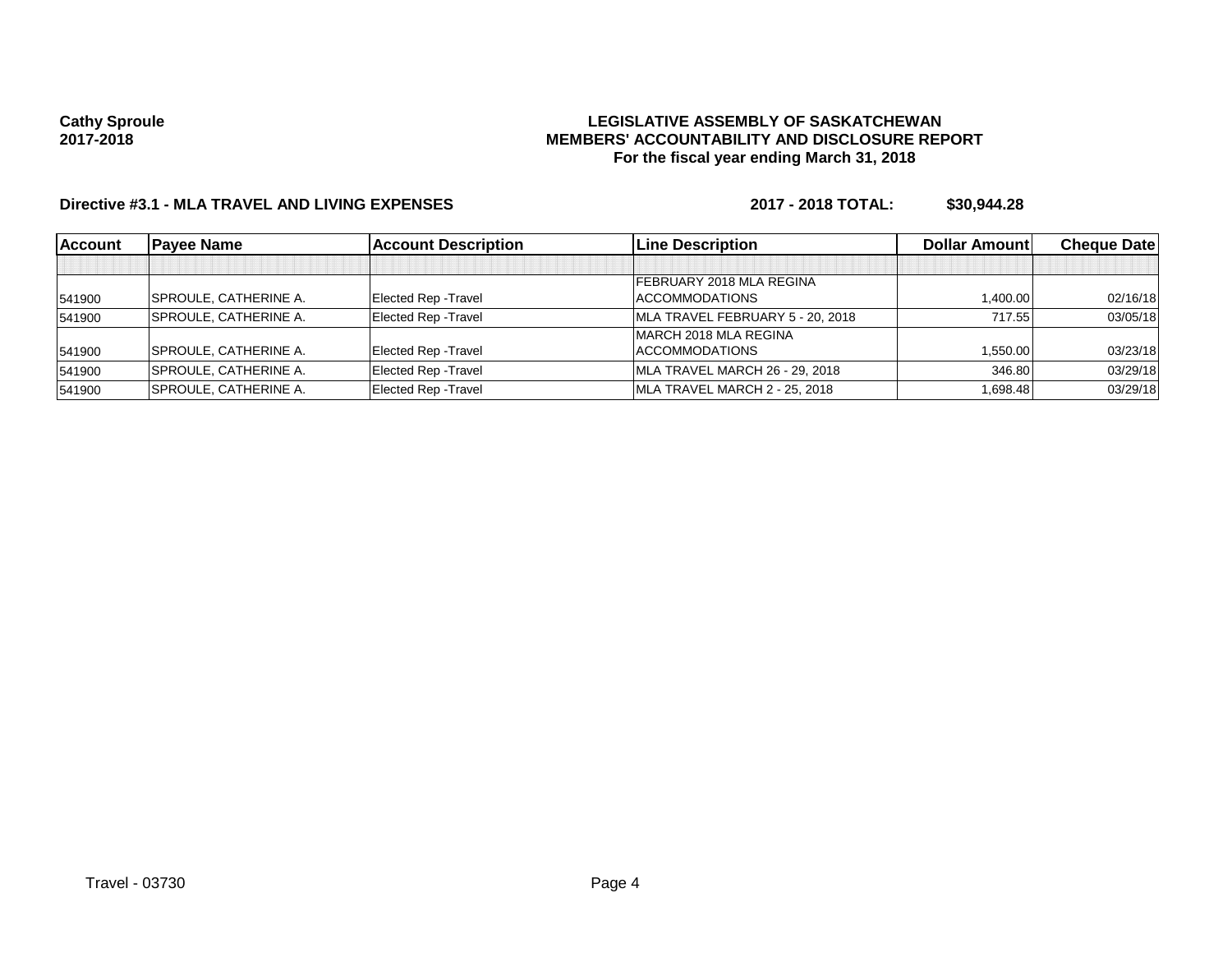## **LEGISLATIVE ASSEMBLY OF SASKATCHEWAN MEMBERS' ACCOUNTABILITY AND DISCLOSURE REPORT For the fiscal year ending March 31, 2018**

| <b>Account</b> | <b>Payee Name</b>                                      | <b>Account Description</b>                | <b>Line Description</b>         | <b>Dollar Amount</b> | <b>Cheque Date</b> |
|----------------|--------------------------------------------------------|-------------------------------------------|---------------------------------|----------------------|--------------------|
|                |                                                        |                                           |                                 |                      |                    |
| 521300         | SPROULE, CATHERINE A.                                  | Fees Paid for Prof Services               | REIMB; ICLOUD/ACCESS TO INFO.   | 205.00               | 08/01/17           |
| 521372         | EN VOGUE PHOTOGRAPHY                                   | Photographer's Services                   | <b>ADVERTISING</b>              | 74.20                | 10/01/17           |
| 521372         | PANKRATZ, KELLY                                        | Photographer's Services                   | <b>DIGITAL IMAGE FILE</b>       | 50.00                | 12/01/17           |
| 522000         | <b>BROADWAY BID</b>                                    | Rent of Ground, Buildings and Other Space | <b>SPACE RENTAL</b>             | 120.00               | 07/01/17           |
| 522000         | <b>COLLIERS INTERNATIONAL</b>                          | Rent of Ground, Buildings and Other Space | DECEMBER 2017 OFFICE RENT       | 1,758.95             | 11/22/17           |
| 522000         | <b>COLLIERS MCCLOCKLIN REAL</b><br><b>ESTATE CORP.</b> | Rent of Ground, Buildings and Other Space | APRIL CONSTITUENCY OFFICE RENT  | 1,758.95             | 04/01/17           |
| 522000         | <b>COLLIERS MCCLOCKLIN REAL</b><br><b>ESTATE CORP.</b> | Rent of Ground, Buildings and Other Space | <b>MAY OFFICE RENT</b>          | 1,758.95             | 04/25/17           |
| 522000         | <b>COLLIERS MCCLOCKLIN REAL</b><br><b>ESTATE CORP.</b> | Rent of Ground, Buildings and Other Space | JUNE 2017 MLA OFFICE RENT       | 1,758.95             | 05/24/17           |
| 522000         | <b>COLLIERS MCCLOCKLIN REAL</b><br><b>ESTATE CORP.</b> | Rent of Ground, Buildings and Other Space | <b>JULY OFFICE RENT</b>         | 1,758.95             | 06/13/17           |
| 522000         | <b>COLLIERS MCCLOCKLIN REAL</b><br><b>ESTATE CORP.</b> | Rent of Ground, Buildings and Other Space | <b>AUGUST OFFICE RENT</b>       | 1,758.95             | 07/25/17           |
| 522000         | <b>COLLIERS MCCLOCKLIN REAL</b><br><b>ESTATE CORP.</b> | Rent of Ground, Buildings and Other Space | SEPTEMBER 2017 MLA OFFICE RENT  | 1,758.95             | 09/01/17           |
| 522000         | <b>COLLIERS MCCLOCKLIN REAL</b><br><b>ESTATE CORP.</b> | Rent of Ground, Buildings and Other Space | OCTOBER 2017 MLA OFFICE RENT    | 1,758.95             | 10/01/17           |
| 522000         | <b>COLLIERS MCCLOCKLIN REAL</b><br><b>ESTATE CORP.</b> | Rent of Ground, Buildings and Other Space | NOVEMBER 2017 MLA OFFICE RENT   | 1,758.95             | 10/17/17           |
| 522000         | <b>COLLIERS MCCLOCKLIN REAL</b><br><b>ESTATE CORP.</b> | Rent of Ground, Buildings and Other Space | JANUARY 2018 MLA OFFICE RENT    | 1.758.95             | 01/01/18           |
| 522000         | <b>COLLIERS MCCLOCKLIN REAL</b><br><b>ESTATE CORP.</b> | Rent of Ground, Buildings and Other Space | FEBRUARY 2018 MLA OFFICE RENT   | 1,758.95             | 01/29/18           |
| 522000         | COLLIERS MCCLOCKLIN REAL<br><b>ESTATE CORP.</b>        | Rent of Ground, Buildings and Other Space | MARCH 2018 MLA OFFICE RENT      | 1,758.95             | 02/20/18           |
| 522200         | MINISTER OF FINANCE-MINISTRY<br>OF CENTRAL SERVICES    | Rent of Photocopiers                      | PHOTOCOPIER SERVICE FEE 2017/18 | 100.00               | 12/01/17           |
| 522200         | <b>TOSHIBA OF CANADA LTD.</b>                          | Rent of Photocopiers                      | APRIL COPIER LEASE 220889       | 104.85               | 04/05/17           |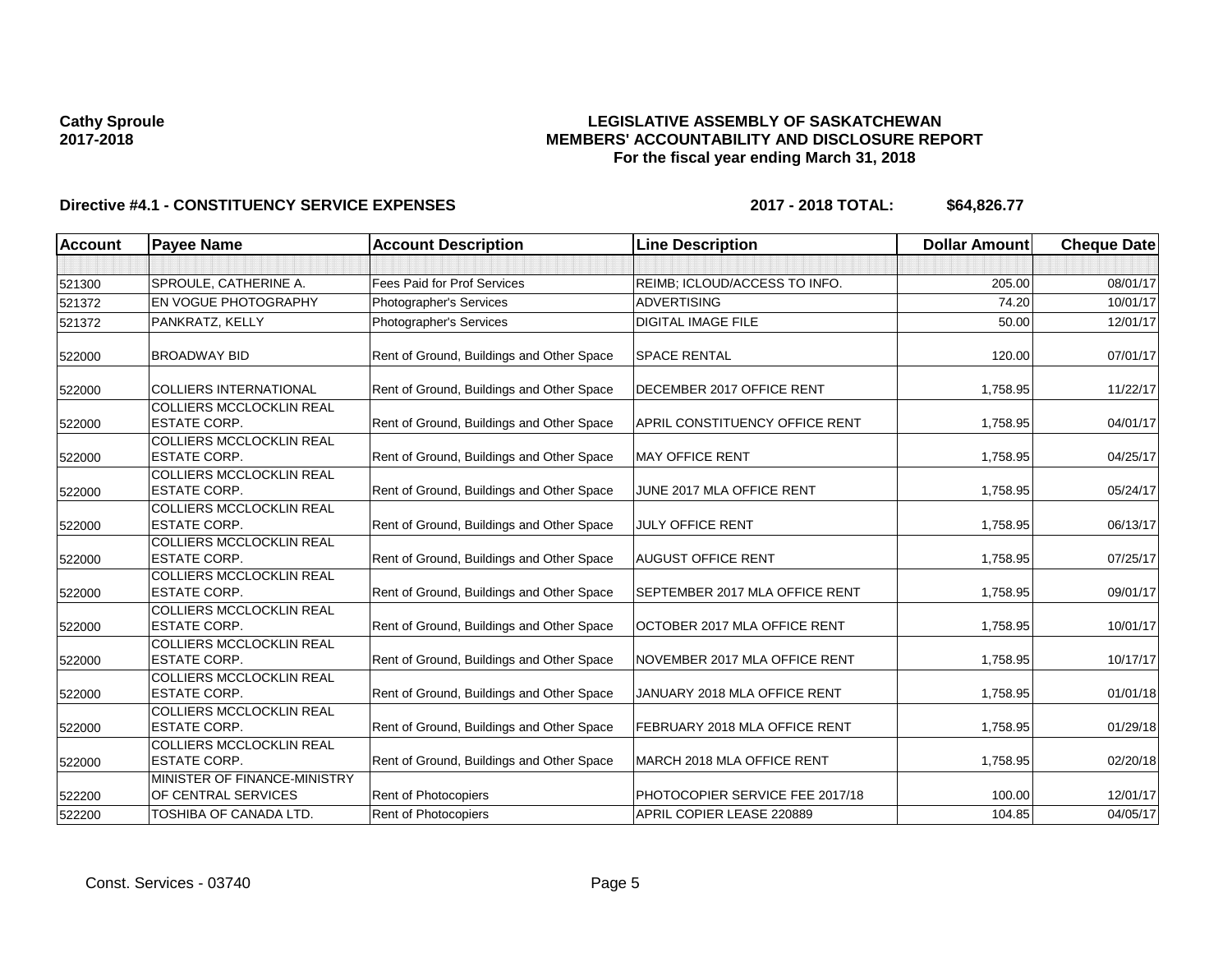## **LEGISLATIVE ASSEMBLY OF SASKATCHEWAN MEMBERS' ACCOUNTABILITY AND DISCLOSURE REPORT For the fiscal year ending March 31, 2018**

| <b>Account</b> | <b>Payee Name</b>                                   | <b>Account Description</b>           | <b>Line Description</b>      | <b>Dollar Amount</b> | <b>Cheque Date</b> |
|----------------|-----------------------------------------------------|--------------------------------------|------------------------------|----------------------|--------------------|
|                |                                                     |                                      |                              |                      |                    |
| 522200         | TOSHIBA OF CANADA LTD.                              | Rent of Photocopiers                 | <b>COPIER CHARGES</b>        | 155.99               | 05/05/17           |
| 522200         | TOSHIBA OF CANADA LTD.                              | Rent of Photocopiers                 | JUN COPIER LEASE 220889      | 109.80               | 07/01/17           |
| 522200         | TOSHIBA OF CANADA LTD.                              | Rent of Photocopiers                 | JULY COPIER LEASE 220889     | 95.91                | 07/06/17           |
| 522200         | TOSHIBA OF CANADA LTD.                              | Rent of Photocopiers                 | <b>COPIER CHARGES</b>        | 85.34                | 09/01/17           |
| 522200         | <b>TOSHIBA OF CANADA LTD.</b>                       | Rent of Photocopiers                 | <b>COPIER CHARGES</b>        | 46.51                | 09/05/17           |
| 522200         | TOSHIBA OF CANADA LTD.                              | Rent of Photocopiers                 | <b>COPIER CHARGES</b>        | 153.17               | 10/06/17           |
| 522200         | TOSHIBA OF CANADA LTD.                              | Rent of Photocopiers                 | <b>COPIER CHARGES</b>        | 46.51                | 11/03/17           |
| 522200         | TOSHIBA OF CANADA LTD.                              | Rent of Photocopiers                 | <b>COPIER CHARGES</b>        | 131.92               | 12/06/17           |
| 522200         | TOSHIBA OF CANADA LTD.                              | Rent of Photocopiers                 | <b>COPIER CHARGES</b>        | 46.51                | 01/05/18           |
| 522200         | TOSHIBA OF CANADA LTD.                              | Rent of Photocopiers                 | <b>COPIER CHARGES</b>        | 122.89               | 02/02/18           |
| 522300         | <b>BAZAAR &amp; NOVELTY</b>                         | Rent of Other Equipment and Material | <b>SASK FLAGS/MISC</b>       | 50.35                | 09/11/17           |
| 522300         | MCKINNON, NEIL                                      | Rent of Other Equipment and Material | PARADE CAR RENTAL            | 26.67                | 08/08/17           |
| 522500         | LAROCHE-MCDONALD AGENCIES<br>LTD.                   | <b>Insurance Premiums</b>            | INSURANCE C081337578 2017/18 | 492.90               | 11/27/17           |
|                | <b>COLLIERS MCCLOCKLIN REAL</b>                     |                                      |                              |                      |                    |
| 524000         | <b>ESTATE CORP.</b>                                 | Repairs                              | PLUMBING INSTALLATION        | 149.63               | 04/25/17           |
| 525000         | <b>CANADA POST CORPORATION</b>                      | Postal, Courier, Freight and Related | <b>POSTAGE</b>               | 2,164.54             | 03/26/18           |
| 525000         | MINISTER OF FINANCE-MINISTRY<br>OF CENTRAL SERVICES | Postal, Courier, Freight and Related | APRIL 2017 MAIL SERVICES     | 54.31                | 06/09/17           |
| 525000         | MINISTER OF FINANCE-MINISTRY<br>OF CENTRAL SERVICES | Postal, Courier, Freight and Related | MAY 2017 MAIL SERVICES       | 49.46                | 07/05/17           |
| 525000         | MINISTER OF FINANCE-MINISTRY<br>OF CENTRAL SERVICES | Postal, Courier, Freight and Related | JUNE 2017 MAIL SERVICES      | 41.94                | 08/01/17           |
| 525000         | MINISTER OF FINANCE-MINISTRY<br>OF CENTRAL SERVICES | Postal, Courier, Freight and Related | <b>JULY MAIL SERVICES</b>    | 44.07                | 09/12/17           |
| 525000         | MINISTER OF FINANCE-MINISTRY<br>OF CENTRAL SERVICES | Postal, Courier, Freight and Related | AUGUST 2017 MAIL SERVICES    | 1,154.31             | 10/01/17           |
| 525000         | MINISTER OF FINANCE-MINISTRY<br>OF CENTRAL SERVICES | Postal, Courier, Freight and Related | SEPTEMBER 2017 MAIL SERVICES | 42.09                | 11/15/17           |
| 525000         | MINISTER OF FINANCE-MINISTRY<br>OF CENTRAL SERVICES | Postal, Courier, Freight and Related | OCTOBER 2017 MAIL SERVICES   | 42.09                | 12/01/17           |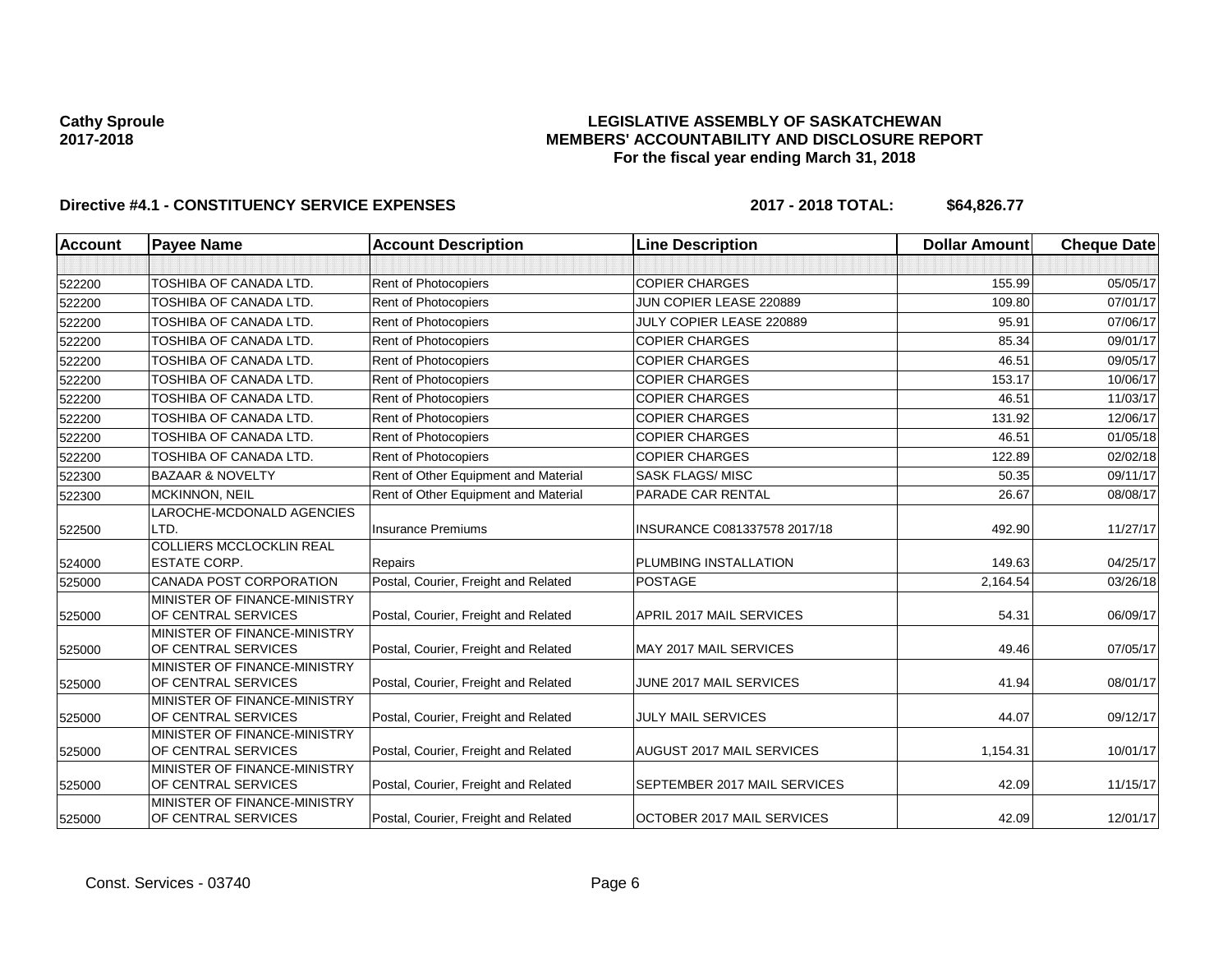## **LEGISLATIVE ASSEMBLY OF SASKATCHEWAN MEMBERS' ACCOUNTABILITY AND DISCLOSURE REPORT For the fiscal year ending March 31, 2018**

| <b>Account</b> | <b>Pavee Name</b>                                   | <b>Account Description</b>           | <b>Line Description</b>                    | <b>Dollar Amount</b> | <b>Cheque Date</b> |
|----------------|-----------------------------------------------------|--------------------------------------|--------------------------------------------|----------------------|--------------------|
|                |                                                     |                                      |                                            |                      |                    |
| 525000         | MINISTER OF FINANCE-MINISTRY<br>OF CENTRAL SERVICES | Postal, Courier, Freight and Related | NOVEMBER 2017 MAIL SERVICES                | 42.09                | 12/15/17           |
| 525000         | MINISTER OF FINANCE-MINISTRY<br>OF CENTRAL SERVICES | Postal, Courier, Freight and Related | DECEMBER 2017 MAIL SERVICES                | 43.03                | 02/01/18           |
| 525000         | MINISTER OF FINANCE-MINISTRY<br>OF CENTRAL SERVICES | Postal, Courier, Freight and Related | JANUARY 2018 MAIL SERVICES                 | 42.09                | 03/08/18           |
| 525000         | MINISTER OF FINANCE-MINISTRY<br>OF CENTRAL SERVICES | Postal, Courier, Freight and Related | FEBRUARY 2018 MAIL SERVICES                | 53.81                | 03/22/18           |
| 525000         | MINISTER OF FINANCE-MINISTRY<br>OF CENTRAL SERVICES | Postal, Courier, Freight and Related | MARCH 2018 MAIL SERVICES                   | 44.17                | 03/31/18           |
| 525000         | SPROULE, CATHERINE A.                               | Postal, Courier, Freight and Related | REIMB: POSTAGE/I PHONE ACCESSORIES         | 357.00               | 12/15/17           |
| 528000         | <b>INFORMATION SERVICES</b><br><b>CORPORATION</b>   | <b>Support Services</b>              | <b>TECH SERVICE - NO GST</b>               | 779.10               | 09/13/17           |
| 528000         | NETFORE SYSTEMS INC.                                | <b>Support Services</b>              | SOFTWARE LICENSING AGREEMENT               | 3,180.00             | 07/01/17           |
| 528000         | NETFORE SYSTEMS INC.                                | <b>Support Services</b>              | RTV - PST ON SOFTWARE LICENSING            | (180.00)             | 09/14/17           |
| 528000         | SPROULE, CATHERINE A.                               | <b>Support Services</b>              | REIMB: ISC SERVICES/APPLE STORAGE          | 8.86                 | 01/09/18           |
| 529000         | MARRIOTT, DARCY                                     | <b>General Contractual Services</b>  | <b>OFFICE CLEANING</b>                     | 63.60                | 04/04/17           |
| 529000         | <b>MARRIOTT, DARCY</b>                              | <b>General Contractual Services</b>  | <b>OFFICE CLEANING</b>                     | 63.60                | 04/15/17           |
| 529000         | <b>MARRIOTT, DARCY</b>                              | <b>General Contractual Services</b>  | OFFICE CLEANING                            | 63.60                | 05/01/17           |
| 529000         | MARRIOTT, DARCY                                     | <b>General Contractual Services</b>  | <b>OFFICE CLEANING</b>                     | 63.60                | 05/03/17           |
| 529000         | MARRIOTT, DARCY                                     | <b>General Contractual Services</b>  | MLA OFFICE JANITORIAL SERVICE MAY<br>14/17 | 63.60                | 05/14/17           |
| 529000         | <b>MARRIOTT, DARCY</b>                              | <b>General Contractual Services</b>  | <b>OFFICE CLEANING</b>                     | 63.60                | 05/23/17           |
| 529000         | <b>MARRIOTT, DARCY</b>                              | <b>General Contractual Services</b>  | OFFICE CLEANING                            | 63.60                | 06/02/17           |
| 529000         | <b>MARRIOTT, DARCY</b>                              | <b>General Contractual Services</b>  | MLA OFFICE JANITORIAL SERVICE JUN<br>12/17 | 63.60                | 06/12/17           |
| 529000         | MARRIOTT, DARCY                                     | <b>General Contractual Services</b>  | <b>OFFICE CLEANING</b>                     | 63.60                | 06/22/17           |
| 529000         | MARRIOTT, DARCY                                     | <b>General Contractual Services</b>  | <b>OFFICE CLEANING</b>                     | 63.60                | 07/05/17           |
| 529000         | MARRIOTT, DARCY                                     | <b>General Contractual Services</b>  | <b>CLEANING SERVICE</b>                    | 63.60                | 08/01/17           |
| 529000         | <b>MARRIOTT, DARCY</b>                              | <b>General Contractual Services</b>  | MLA OFFICE JANITORIAL SERVICE JUL<br>26/17 | 63.60                | 08/01/17           |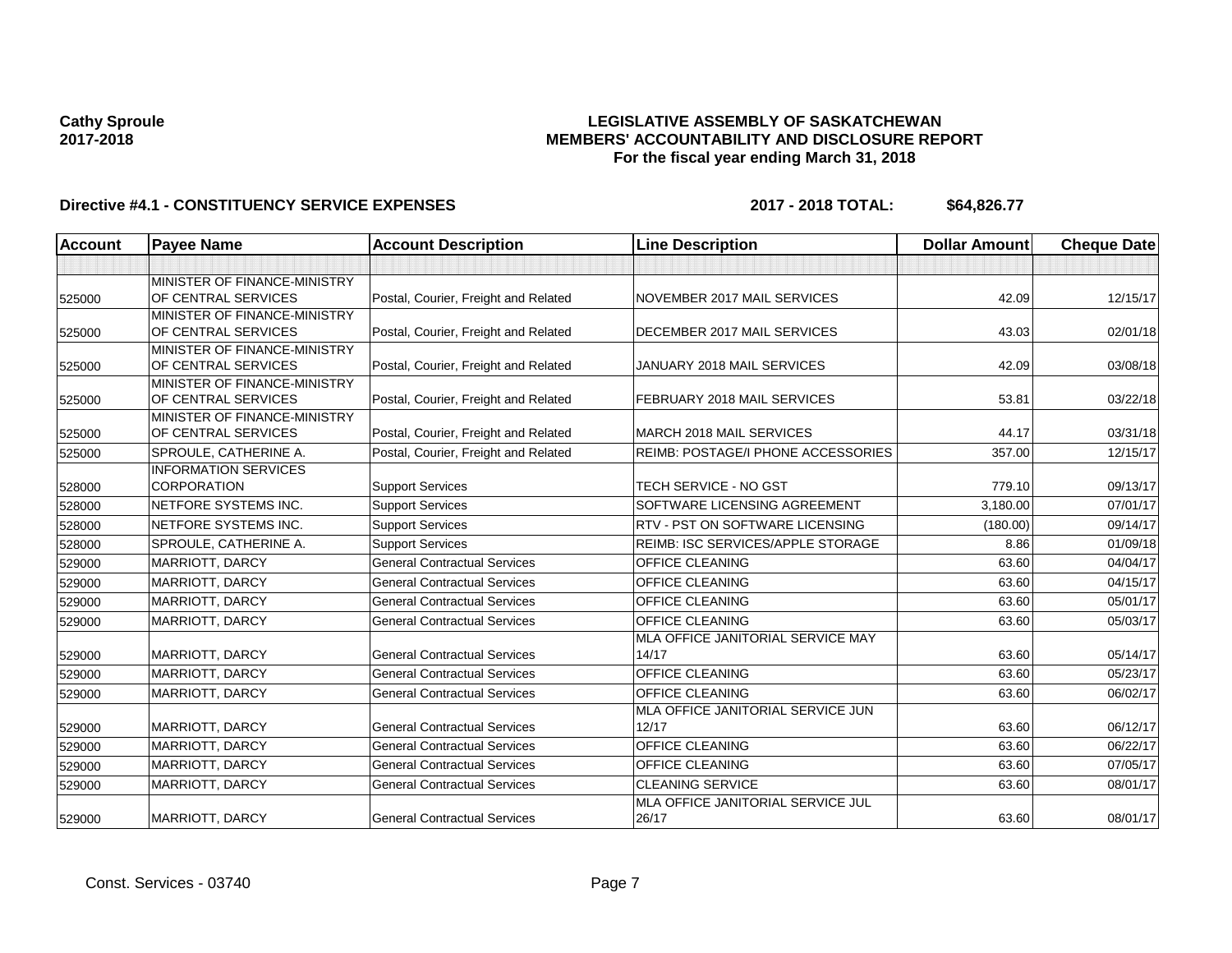## **LEGISLATIVE ASSEMBLY OF SASKATCHEWAN MEMBERS' ACCOUNTABILITY AND DISCLOSURE REPORT For the fiscal year ending March 31, 2018**

| Account | <b>Payee Name</b>                              | <b>Account Description</b>          | <b>Line Description</b>              | <b>Dollar Amount</b> | <b>Cheque Date</b> |
|---------|------------------------------------------------|-------------------------------------|--------------------------------------|----------------------|--------------------|
|         |                                                |                                     |                                      |                      |                    |
| 529000  | <b>MARRIOTT, DARCY</b>                         | <b>General Contractual Services</b> | MLA OFFICE JANITORIAL SERVICE AUG/17 | 63.60                | 09/01/17           |
| 529000  | <b>MARRIOTT, DARCY</b>                         | <b>General Contractual Services</b> | SEPTEMBER 20/17 OFFICE CLEANING      | 63.60                | 09/20/17           |
| 529000  | <b>MARRIOTT, DARCY</b>                         | <b>General Contractual Services</b> | OCTOBER 1, 2017 OFFICE CLEANING      | 63.60                | 10/01/17           |
| 529000  | MARRIOTT, DARCY                                | <b>General Contractual Services</b> | OFFICE CLEANING - 3 HOURS            | 63.60                | 10/12/17           |
| 529000  | <b>MARRIOTT, DARCY</b>                         | <b>General Contractual Services</b> | OFFICE CLEANING OCTOBER 25, 2017     | 63.60                | 11/01/17           |
| 529000  | <b>MARRIOTT, DARCY</b>                         | <b>General Contractual Services</b> | OFFICE CLEANING NOVEMBER 6, 2017     | 63.60                | 11/06/17           |
| 529000  | <b>MARRIOTT, DARCY</b>                         | <b>General Contractual Services</b> | NOVEMBER 14/17 OFFICE CLEANING       | 63.60                | 11/14/17           |
| 529000  | MARRIOTT, DARCY                                | <b>General Contractual Services</b> | OFFICE CLEANING                      | 63.60                | 12/01/17           |
| 529000  | <b>MARRIOTT, DARCY</b>                         | <b>General Contractual Services</b> | <b>OFFICE CLEANING</b>               | 63.60                | 12/08/17           |
| 529000  | <b>MARRIOTT, DARCY</b>                         | <b>General Contractual Services</b> | <b>OFFICE CLEANING</b>               | 63.60                | 01/01/18           |
| 529000  | <b>MARRIOTT, DARCY</b>                         | <b>General Contractual Services</b> | OFFICE CLEANING                      | 63.60                | 01/04/18           |
| 529000  | <b>MARRIOTT, DARCY</b>                         | <b>General Contractual Services</b> | <b>OFFICE CLEANING</b>               | 63.60                | 01/12/18           |
| 529000  | <b>MARRIOTT, DARCY</b>                         | <b>General Contractual Services</b> | <b>MLA OFFICE CLEANING</b>           | 63.60                | 02/01/18           |
| 529000  | <b>MARRIOTT, DARCY</b>                         | <b>General Contractual Services</b> | MLA OFFICE CLEANING                  | 63.60                | 02/03/18           |
| 529000  | <b>MARRIOTT, DARCY</b>                         | <b>General Contractual Services</b> | MLA OFFICE JANITORIAL SERVICE FEB/18 | 63.60                | 03/01/18           |
| 529000  | <b>MARRIOTT, DARCY</b>                         | <b>General Contractual Services</b> | <b>ADVERTISING</b>                   | 63.60                | 03/01/18           |
| 529000  | MARRIOTT, DARCY                                | <b>General Contractual Services</b> | <b>ADVERTISING</b>                   | 63.60                | 03/05/18           |
| 529000  | <b>MARRIOTT, DARCY</b>                         | <b>General Contractual Services</b> | OFFICE CLEANING                      | 63.60                | 03/18/18           |
| 529000  | MINISTER OF FINANCE-MINISTRY<br>OF AGRICULTURE | <b>General Contractual Services</b> | AG/14/17/G                           | 165.00               | 12/01/17           |
|         | MINISTER OF FINANCE-MINISTRY                   |                                     |                                      |                      |                    |
| 529000  | OF AGRICULTURE                                 | <b>General Contractual Services</b> | RTV - C. SPROULE - FOI               | (165.00)             | 03/31/18           |
| 529000  | <b>ROBERT, TAMMY D</b>                         | <b>General Contractual Services</b> | <b>RESEARCH</b>                      | 1,000.00             | 10/16/17           |
| 529000  | ROBERT, TAMMY D                                | <b>General Contractual Services</b> | <b>RESEARCH</b>                      | 1,200.00             | 11/06/17           |
| 529000  | <b>ROBERT, TAMMY D</b>                         | <b>General Contractual Services</b> | NOVEMBER 2017 RESEARCH               | 1,250.00             | 12/01/17           |
| 529000  | ROBERT, TAMMY D                                | <b>General Contractual Services</b> | <b>RESEARCH</b>                      | 1,250.00             | 12/02/17           |
| 529000  | ROBERT, TAMMY D                                | <b>General Contractual Services</b> | RESEARCH - DECEMBER 2017             | 900.00               | 01/08/18           |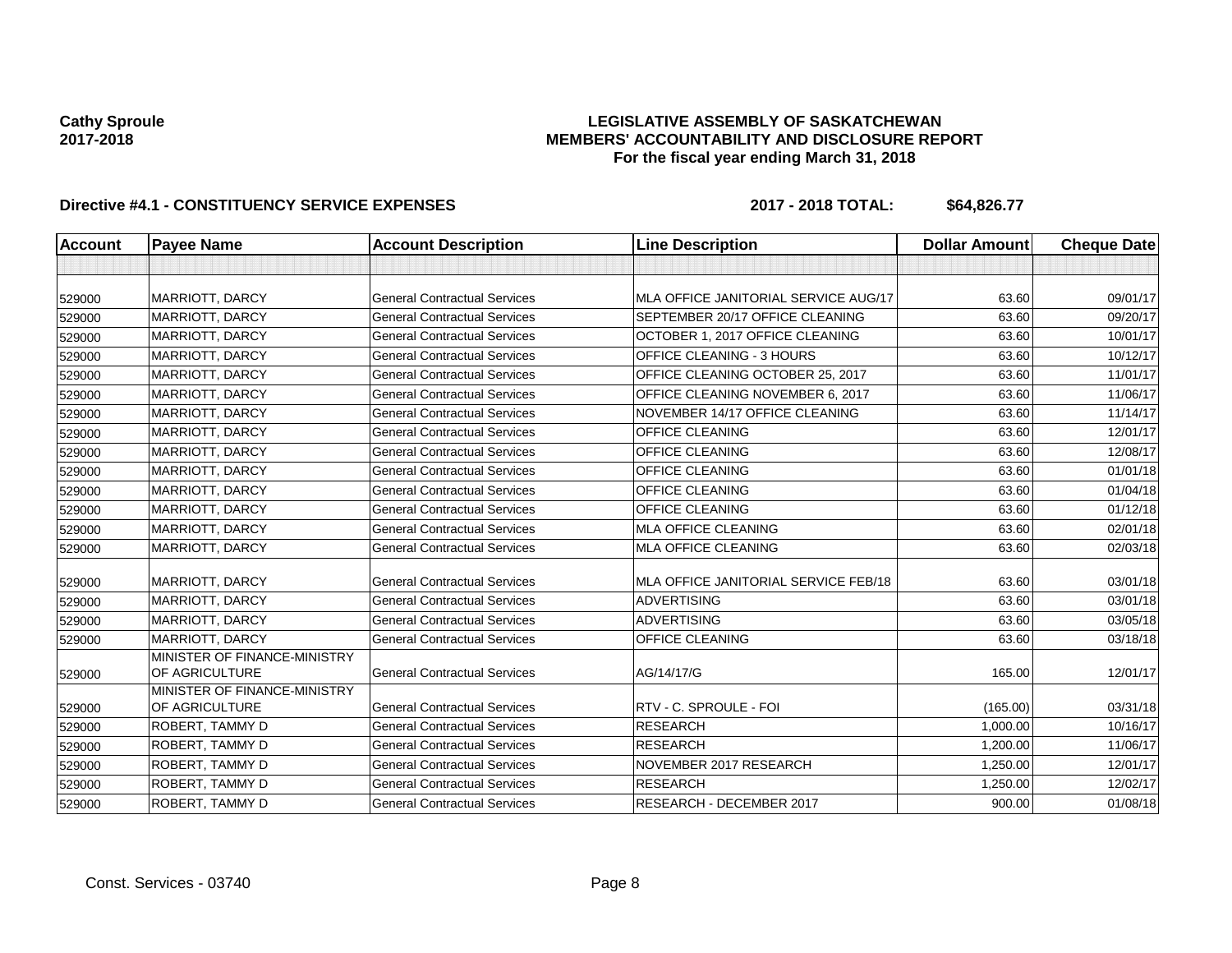## **LEGISLATIVE ASSEMBLY OF SASKATCHEWAN MEMBERS' ACCOUNTABILITY AND DISCLOSURE REPORT For the fiscal year ending March 31, 2018**

| <b>Account</b> | <b>Payee Name</b>                                     | <b>Account Description</b>              | <b>Line Description</b>                        | <b>Dollar Amount</b> | <b>Cheque Date</b> |
|----------------|-------------------------------------------------------|-----------------------------------------|------------------------------------------------|----------------------|--------------------|
|                |                                                       |                                         |                                                |                      |                    |
|                |                                                       |                                         | RESEARCH JANUARY 2018-FEBRUARY 8,              |                      |                    |
| 529000         | <b>ROBERT, TAMMY D</b>                                | <b>General Contractual Services</b>     | 2018                                           | 800.00               | 02/09/18           |
| 529000         | <b>ROBERT, TAMMY D</b>                                | <b>General Contractual Services</b>     | FEBRUARY 8-28, 2018 RESEARCH                   | 1.300.00             | 03/01/18           |
| 529000         | ROBERT, TAMMY D                                       | <b>General Contractual Services</b>     | RESEARCH MARCH 1 - 22, 2018                    | 4,000.00             | 03/22/18           |
| 529000         | SPROULE, CATHERINE A.                                 | <b>General Contractual Services</b>     | REIMB; WINDOW WASH/ICLOUD/USB                  | 10.00                | 06/08/17           |
| 529000         | SPROULE, CATHERINE A.                                 | <b>General Contractual Services</b>     | <b>REIMB: RESEARCH</b>                         | 1,540.00             | 12/20/17           |
| 529000         | SPROULE, CATHERINE A.                                 | <b>General Contractual Services</b>     | <b>REIMB: ISC SERVICES/APPLE STORAGE</b>       | 60.60                | 01/09/18           |
| 529000         | SPROULE, CATHERINE A.                                 | <b>General Contractual Services</b>     | <b>REIMB: ISC RESEARCH</b>                     | 174.00               | 03/27/18           |
| 529200         | SPROULE, CATHERINE A.                                 | <b>Professional Development</b>         | REIMB: WEBINAR SEPTEMBER 26, 2017              | 84.00                | 11/01/17           |
| 529200         | SPROULE, CATHERINE A.                                 | Professional Development                | REIMB: SREDA FORUM 2018                        | 85.00                | 03/15/18           |
| 530000         | ALLIED PRINTERS & PROMOTIONS                          | Communications Development Costs        | <b>BENCH SIGN DESIGN</b>                       | 57.59                | 05/01/17           |
| 530000         | UNITE DIGITAL MARKETING CO-<br><b>OPERATIVE</b>       | <b>Communications Development Costs</b> | COMMUNICATION STRATEGY - NO GST                | 291.50               | 06/01/17           |
| 530300         | NICKLAS, JAIME                                        | Primary Research/Focus group            | <b>RESEARCH NO GST</b>                         | 1.299.00             | 05/22/17           |
| 530300         | <b>ROBERT, TAMMY D</b>                                | Primary Research/Focus group            | JULY & AUGUST 2017 RESEARCH<br><b>SERVICES</b> | 625.00               | 09/08/17           |
| 530500         | <b>ABORIGINAL CONSULTING</b><br><b>SERVICES (ACS)</b> | <b>Media Placement</b>                  | ADVERTISING NO GST                             | 220.00               | 06/16/17           |
| 530500         | <b>BELL MEDIA INC.</b>                                | Media Placement                         | <b>ADVERTISING</b>                             | 363.80               | 03/14/18           |
| 530500         | <b>BELL MEDIA INC.</b>                                | Media Placement                         | <b>ADVERTISING</b>                             | 129.95               | 03/14/18           |
| 530500         | <b>BELL MEDIA INC.</b>                                | Media Placement                         | <b>ADVERTISING</b>                             | 69.97                | 03/14/18           |
| 530500         | <b>BELL MEDIA INC.</b>                                | <b>Media Placement</b>                  | <b>ADVERTISING</b>                             | 86.20                | 03/14/18           |
| 530500         | <b>BELL MEDIA INC.</b>                                | <b>Media Placement</b>                  | <b>ADVERTISING</b>                             | 25.00                | 03/14/18           |
| 530500         | CHABAD LUBAVITCH OF<br><b>SASKATOON</b>               | <b>Media Placement</b>                  | <b>ADVERTISING</b>                             | 140.00               | 01/03/18           |
| 530500         | <b>CREATIVE OUTDOOR</b><br><b>ADVERTISING</b>         | <b>Media Placement</b>                  | <b>ADVERTISING</b>                             | 1,620.00             | 04/01/17           |
| 530500         | <b>CREATIVE OUTDOOR</b><br><b>ADVERTISING</b>         | <b>Media Placement</b>                  | <b>ADVERTISING</b>                             | 1,440.00             | 09/01/17           |
| 530500         | KNIGHTS OF COLUMBUS INDOOR<br><b>GAMES</b>            | Media Placement                         | <b>ADVERTISING</b>                             | 120.00               | 12/04/17           |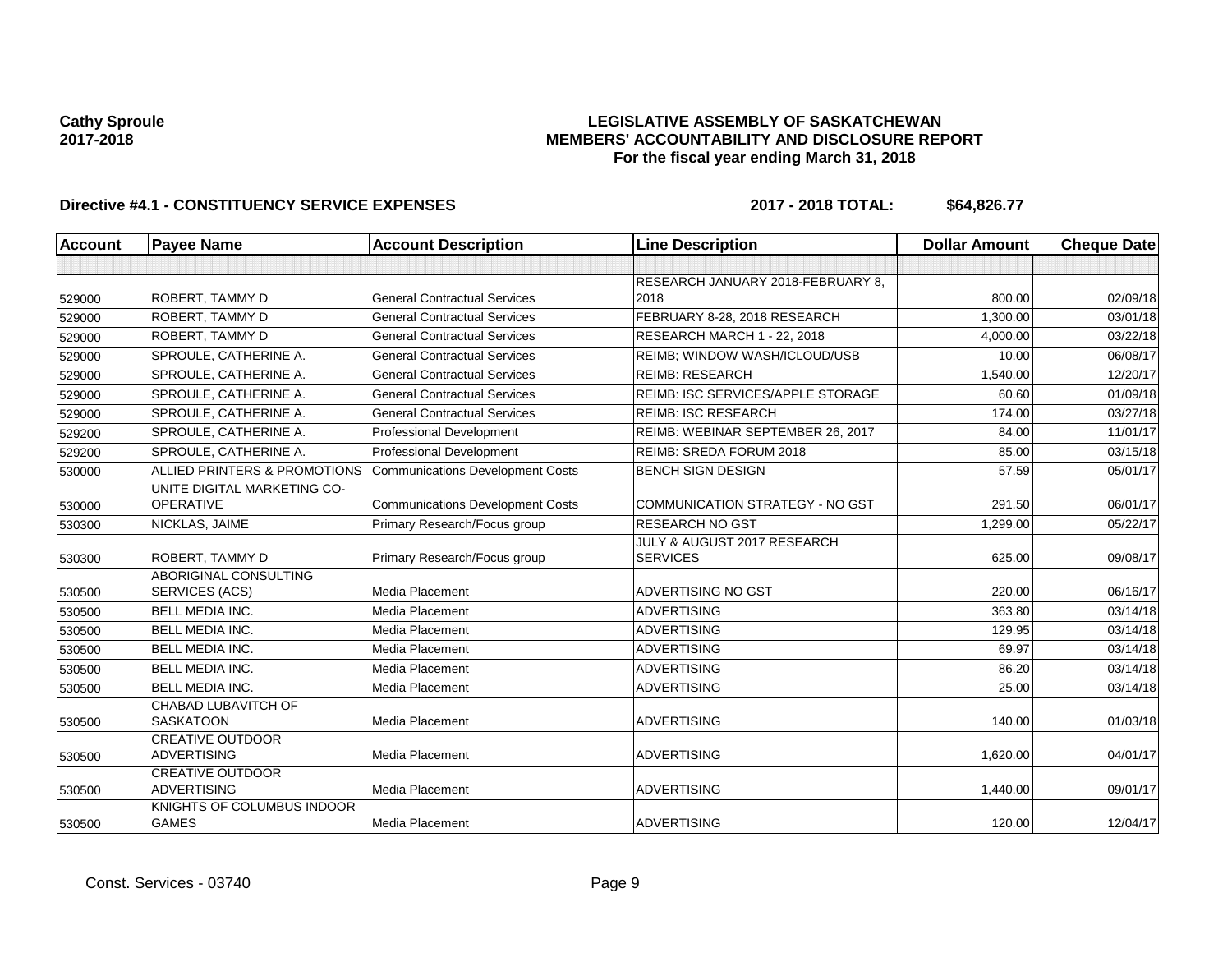## **LEGISLATIVE ASSEMBLY OF SASKATCHEWAN MEMBERS' ACCOUNTABILITY AND DISCLOSURE REPORT For the fiscal year ending March 31, 2018**

| <b>Account</b> | <b>Payee Name</b>                             | <b>Account Description</b> | <b>Line Description</b>                  | <b>Dollar Amount</b> | <b>Cheque Date</b> |
|----------------|-----------------------------------------------|----------------------------|------------------------------------------|----------------------|--------------------|
|                |                                               |                            |                                          |                      |                    |
| 530500         | LIVE FIVE                                     | <b>Media Placement</b>     | <b>ADVERTISING</b>                       | 150.00               | 09/01/17           |
| 530500         | MISTER PRINT PRODUCTIONS LTD. Media Placement |                            | PARADE CAR MAGNETS                       | 19.08                | 09/01/17           |
|                | <b>NESS CREEK CULTURAL &amp;</b>              |                            |                                          |                      |                    |
| 530500         | RECREATIONAL SOCIETY INC.                     | <b>Media Placement</b>     | ADVERTISING                              | 300.00               | 07/01/17           |
| 530500         | <b>PERSEPHONE THEATRE</b>                     | <b>Media Placement</b>     | <b>ADVERTISING</b>                       | 200.00               | 03/27/18           |
| 530500         | PLANET S MAGAZINE                             | Media Placement            | <b>ADVERTISING</b>                       | 128.00               | 12/21/17           |
|                | SASK. SPORTS HALL OF FAME &                   |                            |                                          |                      |                    |
| 530500         | <b>MUSEUM</b><br>SASKATCHEWAN YOUTH           | Media Placement            | <b>ADVERTISING - NO GST</b>              | 45.45                | 10/01/17           |
| 530500         | <b>PARLIAMENT</b>                             | <b>Media Placement</b>     | <b>ADVERTISING</b>                       | 33.33                | 01/02/18           |
|                | SASKATOON DIVERSITY NETWORK                   |                            |                                          |                      |                    |
| 530500         | INC.                                          | <b>Media Placement</b>     | <b>ADVERTISING</b>                       | 175.00               | 07/06/17           |
| 530500         | SASKATOON EXPRESS MAGAZINE                    | Media Placement            | <b>ADVERTISING</b>                       | 68.75                | 05/01/17           |
| 530500         | SASKATOON EXPRESS MAGAZINE                    | Media Placement            | <b>ADVERTISING</b>                       | 140.00               | 06/19/17           |
| 530500         | SASKATOON EXPRESS MAGAZINE                    | Media Placement            | <b>ADVERTISING</b>                       | 140.00               | 09/01/17           |
| 530500         | SASKATOON EXPRESS MAGAZINE                    | Media Placement            | <b>ADVERTISING</b>                       | 76.00                | 12/18/17           |
| 530500         | SASKATOON EXPRESS MAGAZINE                    | Media Placement            | <b>ADVERTISING</b>                       | 195.00               | 03/27/18           |
| 530500         | <b>ST. ANDREW'S COLLEGE</b>                   | Media Placement            | <b>ADVERTISING</b>                       | 75.00                | 05/01/17           |
| 530800         | ALLIED PRINTERS & PROMOTIONS                  | Publications               | <b>BUSINESS CARDS/DOOR KNOCKERS</b>      | 593.60               | 04/01/17           |
| 530800         | <b>PRINTWEST</b>                              | Publications               | NEWSLETTER - NO GST                      | 821.50               | 11/01/17           |
| 530800         | <b>PRINTWEST</b>                              | Publications               | <b>NEWSLETTER</b>                        | 821.50               | 11/01/17           |
| 530800         | <b>PRINTWEST</b>                              | Publications               | <b>BROCHURES</b>                         | 1,335.46             | 03/29/18           |
| 530900         | <b>BAZAAR &amp; NOVELTY</b>                   | <b>Promotional Items</b>   | <b>SASK FLAGS/MISC</b>                   | 146.28               | 09/11/17           |
| 530900         | PRINTWEST                                     | <b>Promotional Items</b>   | <b>CHRISTMAS CARDS</b>                   | 996.40               | 12/20/17           |
| 530900         | SPROULE, CATHERINE A.                         | <b>Promotional Items</b>   | <b>REIMB: CARD &amp; OFFICE SUPPLIES</b> | 3.88                 | 07/10/17           |
| 542000         | MACGILLIVRAY, TROY A                          | Travel                     | C.A. TRAVEL                              | 19.92                | 05/01/17           |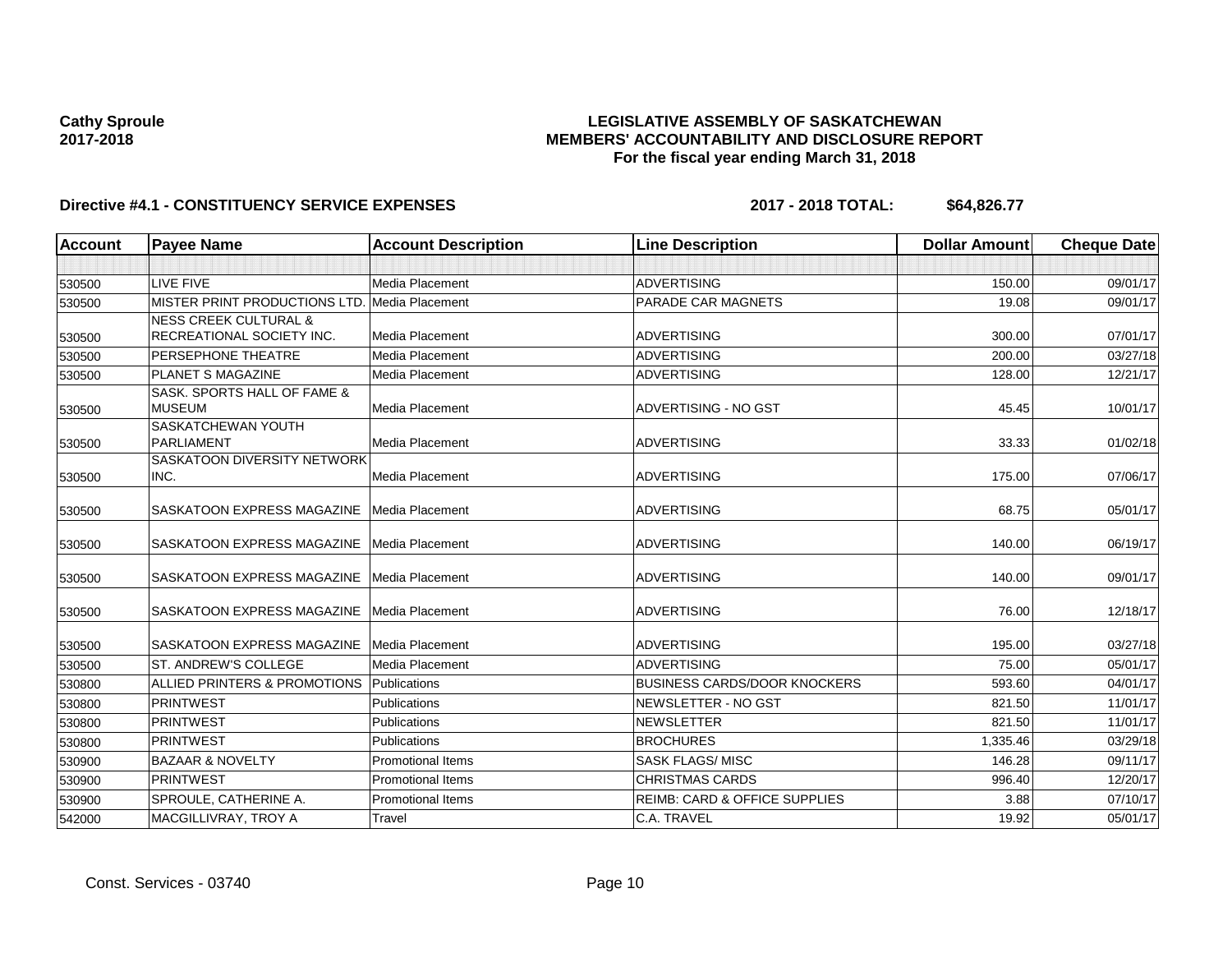## **LEGISLATIVE ASSEMBLY OF SASKATCHEWAN MEMBERS' ACCOUNTABILITY AND DISCLOSURE REPORT For the fiscal year ending March 31, 2018**

| <b>Account</b> | <b>Payee Name</b>                                           | <b>Account Description</b>         | <b>Line Description</b>                   | <b>Dollar Amount</b> | <b>Cheque Date</b> |
|----------------|-------------------------------------------------------------|------------------------------------|-------------------------------------------|----------------------|--------------------|
|                |                                                             |                                    |                                           |                      |                    |
| 542000         | MACGILLIVRAY, TROY A                                        | Travel                             | C.A. TRAVEL                               | 14.00                | 05/25/17           |
| 542000         | MACGILLIVRAY, TROY A                                        | Travel                             | C.A. TRAVEL                               | 14.74                | 05/25/17           |
| 542000         | NICKLAS, JAIME                                              | Travel                             | C.A. TRAVEL OCTOBER 16, 2017              | 199.57               | 11/02/17           |
| 550100         | ALLIED PRINTERS & PROMOTIONS                                | <b>Printed Forms</b>               | <b>BUSINESS CARDS/DOOR KNOCKERS</b>       | 84.80                | 04/01/17           |
| 550100         | ALLIED PRINTERS & PROMOTIONS                                | <b>Printed Forms</b>               | <b>BUSINESS CARDS/DOOR CARDS</b>          | 645.50               | 06/01/17           |
| 550200         | <b>INFORMATION SERVICES</b><br><b>CORPORATION</b>           | Books, Mags and Ref Materials      | 2012 GIS MAPS - NDPCAU                    | 222.60               | 11/01/17           |
|                | <b>INFORMATION SERVICES</b>                                 |                                    |                                           |                      |                    |
| 550200         | <b>CORPORATION</b>                                          | Books, Mags and Ref Materials      | MAPS - NO GST                             | 222.60               | 01/09/18           |
| 550200         | MISTER PRINT PRODUCTIONS LTD. Books, Mags and Ref Materials |                                    | <b>MAPS</b>                               | 106.00               | 09/12/17           |
| 550200         | MISTER PRINT PRODUCTIONS LTD.                               | Books, Mags and Ref Materials      | <b>MAPS</b>                               | 79.50                | 11/01/17           |
| 550200         | SPROULE, CATHERINE A.                                       | Books, Mags and Ref Materials      | REIMB; OFFICE SUPP/SUBSCRIPTION           | 149.94               | 06/08/17           |
| 555000         | ANDERSON, APRIL F.                                          | Other Material and Supplies        | <b>KEYS</b>                               | 12.33                | 06/01/17           |
| 555000         | <b>COLONY COFFEE &amp; TEA</b>                              | Other Material and Supplies        | MISC OFFICE SUPPLIES                      | 268.00               | 03/20/18           |
| 555000         | NICKLAS, JAIME                                              | Other Material and Supplies        | REIMB: MISC. & OFFICE SUPPLIES            | 12.18                | 08/10/17           |
| 555000         | NICKLAS, JAIME                                              | Other Material and Supplies        | MISC OFFICE SUPPLIES                      | 17.28                | 11/23/17           |
| 555000         | NICKLAS, JAIME                                              | <b>Other Material and Supplies</b> | MISC OFFICE SUPPLIES                      | 13.33                | 01/01/18           |
| 555000         | NICKLAS, JAIME                                              | Other Material and Supplies        | MISC OFFICE SUPPLIES                      | 26.13                | 01/11/18           |
| 555000         | NICKLAS, JAIME                                              | Other Material and Supplies        | REIMB: MISC. & OFFICE SUPPLIES            | 26.42                | 02/15/18           |
| 555000         | NICKLAS, JAIME                                              | Other Material and Supplies        | MISC OFFICE SUPPLIES                      | 99.90                | 03/22/18           |
| 555000         | <b>POWERLAND</b>                                            | Other Material and Supplies        | <b>OFFICE SUPPLIES</b>                    | 262.35               | 03/28/18           |
| 555000         | SASKATOON FIRE PROTECTION<br>(1983) LTD.                    | <b>Other Material and Supplies</b> | <b>MISC. &amp; OFFICE SUPPLIES</b>        | 26.00                | 09/01/17           |
| 555000         | SPROULE, CATHERINE A.                                       | Other Material and Supplies        | <b>REIMB: OFFICE SUPP/SUBSCRIPTION</b>    | 1,224.38             | 06/08/17           |
| 555000         | SPROULE, CATHERINE A.                                       | Other Material and Supplies        | REIMB; WINDOW WASH/ICLOUD/USB             | 109.89               | 06/08/17           |
| 555000         | SPROULE, CATHERINE A.                                       | Other Material and Supplies        | <b>REIMB: MISC. &amp; OFFICE SUPPLIES</b> | 15.00                | 07/01/17           |
| 555000         | SPROULE, CATHERINE A.                                       | Other Material and Supplies        | <b>REIMB: CARD &amp; OFFICE SUPPLIES</b>  | 3.87                 | 07/10/17           |
| 555000         | SPROULE, CATHERINE A.                                       | Other Material and Supplies        | <b>REIMB: MISC OFFICE SUPPLIES</b>        | 60.94                | 10/01/17           |
| 555000         | SPROULE, CATHERINE A.                                       | Other Material and Supplies        | REIMB: POSTAGE/I PHONE ACCESSORIES        | 72.13                | 12/15/17           |
| 555000         | SPROULE, CATHERINE A.                                       | Other Material and Supplies        | <b>REIMB: OFFICE SUPPLIES</b>             | 58.17                | 03/31/18           |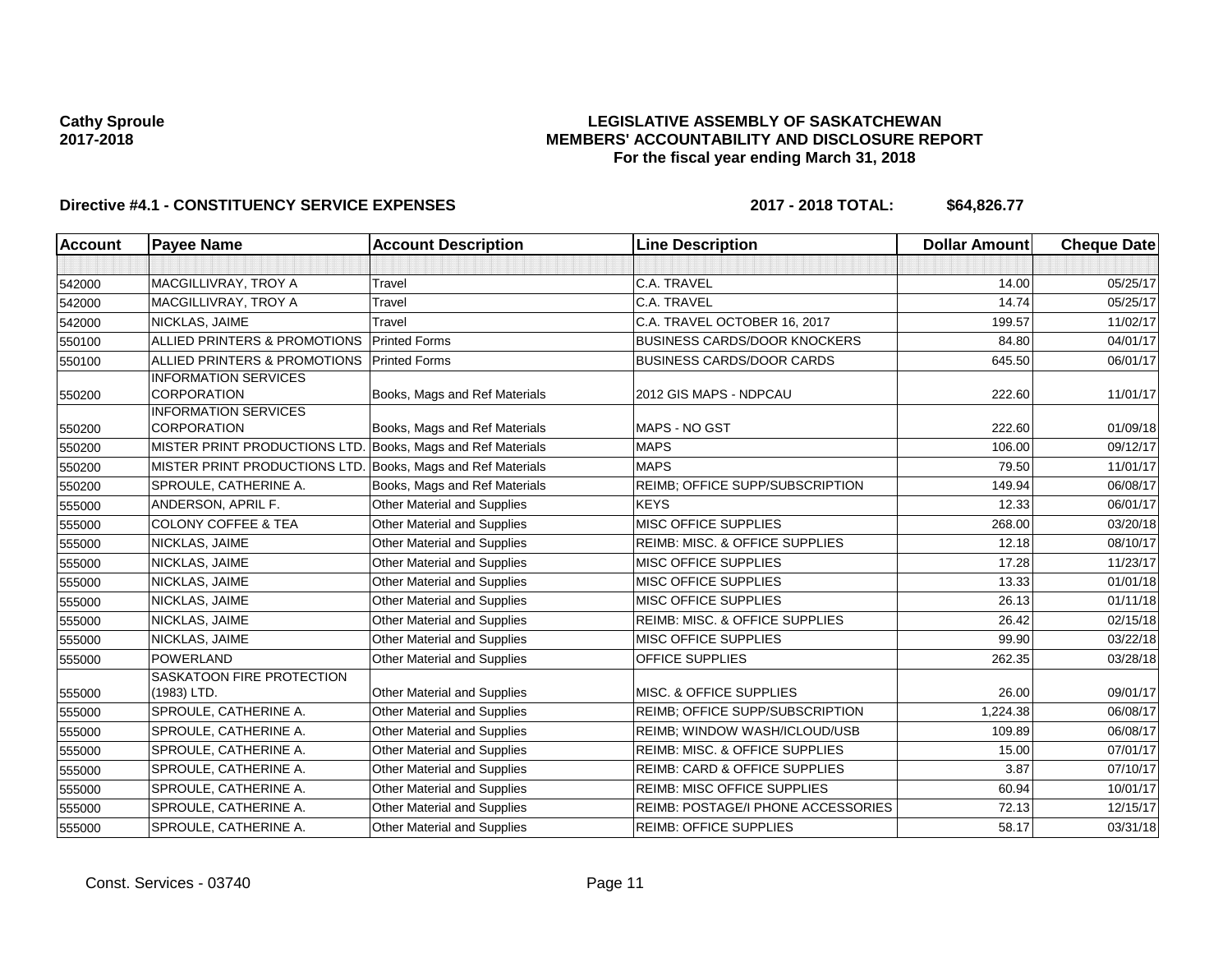## **LEGISLATIVE ASSEMBLY OF SASKATCHEWAN MEMBERS' ACCOUNTABILITY AND DISCLOSURE REPORT For the fiscal year ending March 31, 2018**

| <b>Account</b> | <b>Payee Name</b>             | <b>Account Description</b>           | <b>Line Description</b>               | <b>Dollar Amount</b> | <b>Cheque Date</b> |
|----------------|-------------------------------|--------------------------------------|---------------------------------------|----------------------|--------------------|
|                |                               |                                      |                                       |                      |                    |
| 555000         | <b>STAPLES BUSINESS DEPOT</b> | <b>Other Material and Supplies</b>   | <b>OFFICE SUPPLIES 93330</b>          | 43.27                | 05/01/17           |
| 555000         | <b>STAPLES BUSINESS DEPOT</b> | <b>Other Material and Supplies</b>   | 93330 MISC. & OFFICE SUPPLIES         | 68.80                | 05/01/17           |
| 555000         | <b>STAPLES BUSINESS DEPOT</b> | Other Material and Supplies          | SHREDDER/OFFICE SUPPLIES              | 13.74                | 10/01/17           |
| 555000         | <b>STAPLES BUSINESS DEPOT</b> | Other Material and Supplies          | <b>OFFICE SUPPLIES</b>                | 58.51                | 10/03/17           |
| 555000         | <b>STAPLES BUSINESS DEPOT</b> | Other Material and Supplies          | <b>OFFICE SUPPLIES</b>                | 83.89                | 02/01/18           |
| 555000         | <b>SUPREME BASICS</b>         | Other Material and Supplies          | OFFICE SUPPLIES 036101                | 21.18                | 06/01/17           |
| 555000         | <b>SUPREME BASICS</b>         | <b>Other Material and Supplies</b>   | <b>OFFICE SUPPLIES</b>                | 155.05               | 03/09/18           |
| 555000         | <b>SUPREME BASICS</b>         | <b>Other Material and Supplies</b>   | <b>OFFICE SUPPLIES</b>                | 427.32               | 03/20/18           |
| 564300         | SPROULE, CATHERINE A.         | Computer Hardware - Exp.             | <b>REIMB: SOFTWARE/ICLOUD STORAGE</b> | 65.78                | 11/01/17           |
|                |                               |                                      | REIMB: SOFTWARD/COMPUTER              |                      |                    |
| 564300         | SPROULE, CATHERINE A.         | Computer Hardware - Exp.             | <b>HARDWARE</b>                       | 360.98               | 03/23/18           |
| 564600         | SPROULE, CATHERINE A.         | Computer Software - Exp              | REIMB; WINDOW WASH/ICLOUD/USB         | 4.43                 | 06/08/17           |
| 564600         | SPROULE, CATHERINE A.         | Computer Software - Exp              | <b>REIMB: ICLOUD</b>                  | 4.43                 | 07/22/17           |
| 564600         | SPROULE, CATHERINE A.         | Computer Software - Exp              | REIMB: ICLOUD/ACCESS TO INFO.         | 4.43                 | 08/01/17           |
| 564600         | SPROULE, CATHERINE A.         | Computer Software - Exp              | <b>REIMB: ICLOUD STORAGE</b>          | 4.43                 | 09/14/17           |
| 564600         | SPROULE, CATHERINE A.         | Computer Software - Exp              | <b>REIMB: ICLOUD STORAGE PLAN</b>     | 4.43                 | 10/01/17           |
| 564600         | SPROULE, CATHERINE A.         | Computer Software - Exp              | <b>REIMB: ICLOUD STORAGE PLAN</b>     | 4.43                 | 02/01/18           |
| 564600         | SPROULE, CATHERINE A.         | Computer Software - Exp              | <b>REIMB: ICLOUD STORAGE PLAN</b>     | 4.43                 | 03/01/18           |
| 564600         | SPROULE, CATHERINE A.         | Computer Software - Exp              | <b>REIMB: ICLOUD STORAGE</b>          | 4.43                 | 03/22/18           |
|                |                               |                                      | <b>REIMB: SOFTWARD/COMPUTER</b>       |                      |                    |
| 564600         | SPROULE, CATHERINE A.         | Computer Software - Exp              | <b>HARDWARE</b>                       | 109.00               | 03/23/18           |
| 565200         | <b>STAPLES BUSINESS DEPOT</b> | Office Furniture and Equipment - Exp | SHREDDER/OFFICE SUPPLIES              | 158.99               | 10/01/17           |
| 588950         |                               |                                      | Prepaid Expense Adjustment            | (795.00)             | 03/31/18           |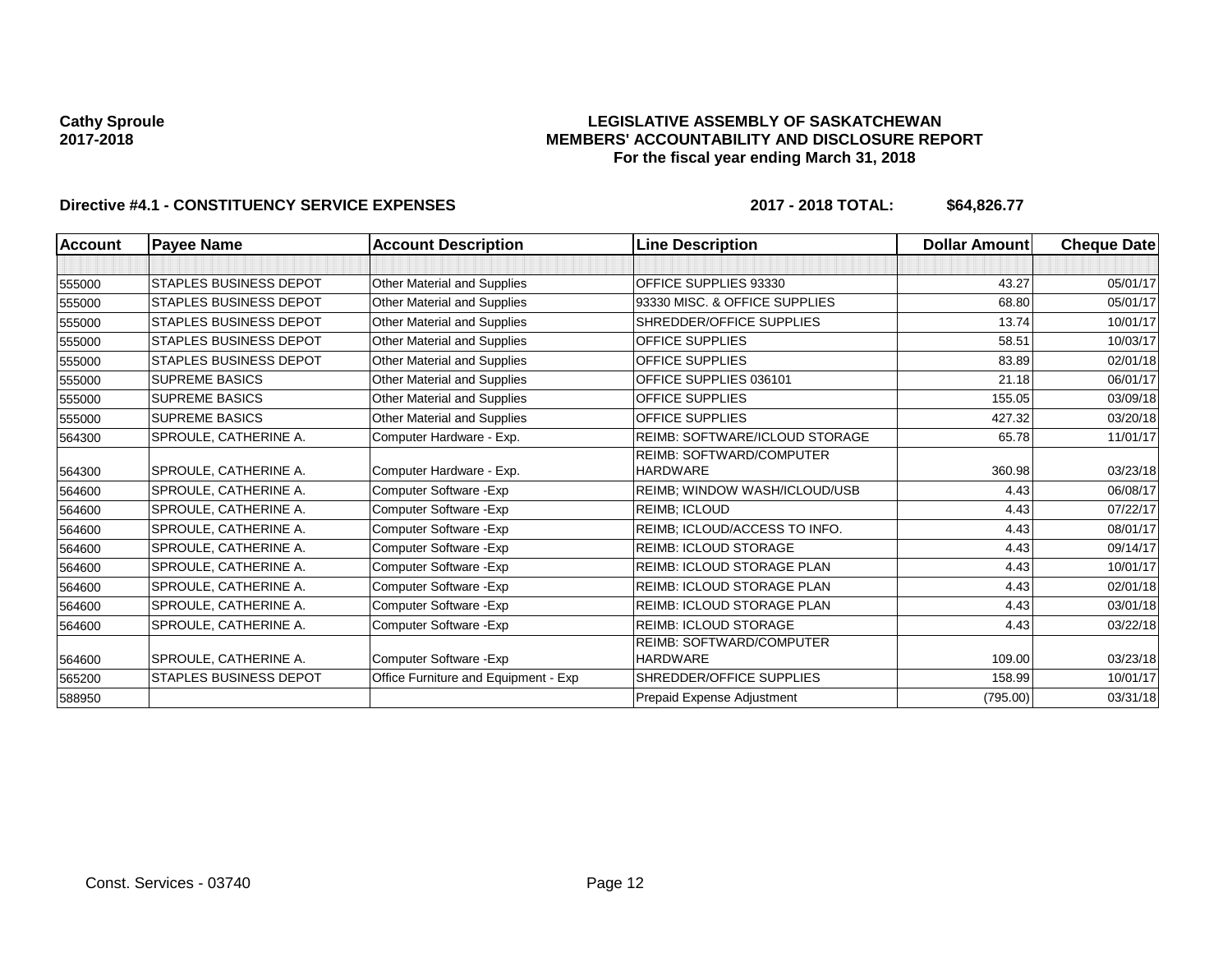## **LEGISLATIVE ASSEMBLY OF SASKATCHEWAN MEMBERS' ACCOUNTABILITY AND DISCLOSURE REPORT For the fiscal year ending March 31, 2018**

# Directive #6 - CONSTITUENCY ASSISTANT EXPENSES 2017 - 2018 TOTAL: \$54,293.13

| <b>Account</b> | <b>Payee Name</b>    | <b>Account Description</b> | <b>Dollar Amount</b> | <b>Cheque Date</b> |
|----------------|----------------------|----------------------------|----------------------|--------------------|
|                |                      |                            |                      |                    |
| 513000         | MACGILLIVRAY, TROY A | Out-of-Scope Permanent     | 2,213.42             | 04/11/17           |
| 513000         | MACGILLIVRAY, TROY A | Out-of-Scope Permanent     | $-2,213.42$          | 04/11/17           |
| 513000         | MACGILLIVRAY, TROY A | Out-of-Scope Permanent     | 2,213.42             | 04/25/17           |
| 513000         | MACGILLIVRAY, TROY A | Out-of-Scope Permanent     | 2,213.42             | 05/09/17           |
| 513000         | MACGILLIVRAY, TROY A | Out-of-Scope Permanent     | 1328.05              | 05/24/17           |
| 513000         | MACGILLIVRAY, TROY A | Out-of-Scope Permanent     | 2,213.42             | 06/06/17           |
| 513000         | MACGILLIVRAY, TROY A | Out-of-Scope Permanent     | 885.37               | 06/20/17           |
| 513000         | MACGILLIVRAY, TROY A | Out-of-Scope Permanent     | 1960.15              | 07/05/17           |
| 513000         | NICKLAS, JAIME E     | Out-of-Scope Permanent     | 1,297.80             | 07/05/17           |
| 513000         | NICKLAS, JAIME E     | Out-of-Scope Permanent     | 1,854.00             | 07/18/17           |
| 513000         | NICKLAS, JAIME E     | Out-of-Scope Permanent     | 1,854.00             | 08/01/17           |
| 513000         | NICKLAS, JAIME E     | Out-of-Scope Permanent     | 1,854.00             | 08/15/17           |
| 513000         | NICKLAS, JAIME E     | Out-of-Scope Permanent     | 1,854.00             | 08/29/17           |
| 513000         | NICKLAS, JAIME E     | Out-of-Scope Permanent     | 1,854.00             | 09/12/17           |
| 513000         | NICKLAS, JAIME E     | Out-of-Scope Permanent     | 1854                 | 09/26/17           |
| 513000         | NICKLAS, JAIME E     | Out-of-Scope Permanent     | 1854                 | 10/11/17           |
| 513000         | NICKLAS, JAIME E     | Out-of-Scope Permanent     | 1,854.00             | 10/24/17           |
| 513000         | NICKLAS, JAIME E     | Out-of-Scope Permanent     | 1,854.00             | 11/07/17           |
| 513000         | NICKLAS, JAIME E     | Out-of-Scope Permanent     | 1,854.00             | 11/21/17           |
| 513000         | NICKLAS, JAIME E     | Out-of-Scope Permanent     | 1854                 | 12/05/17           |
| 513000         | NICKLAS, JAIME E     | Out-of-Scope Permanent     | 1,854.00             | 12/19/17           |
| 513000         | NICKLAS, JAIME E     | Out-of-Scope Permanent     | 1,854.00             | 01/03/18           |
| 513000         | NICKLAS, JAIME E     | Out-of-Scope Permanent     | 1854                 | 01/16/18           |
| 513000         | NICKLAS, JAIME E     | Out-of-Scope Permanent     | 1,854.00             | 02/01/18           |
| 513000         | NICKLAS, JAIME E     | Out-of-Scope Permanent     | 1,854.00             | 02/13/18           |
| 513000         | NICKLAS, JAIME E     | Out-of-Scope Permanent     | 1854                 | 03/01/18           |
| 513000         | NICKLAS, JAIME E     | Out-of-Scope Permanent     | 1,854.00             | 03/13/18           |
| 513000         | NICKLAS, JAIME E     | Out-of-Scope Permanent     | 1,854.00             | 03/27/18           |
| 513000         | NICKLAS, JAIME E     | Out-of-Scope Permanent     | 3,364.24             | 04/10/18           |